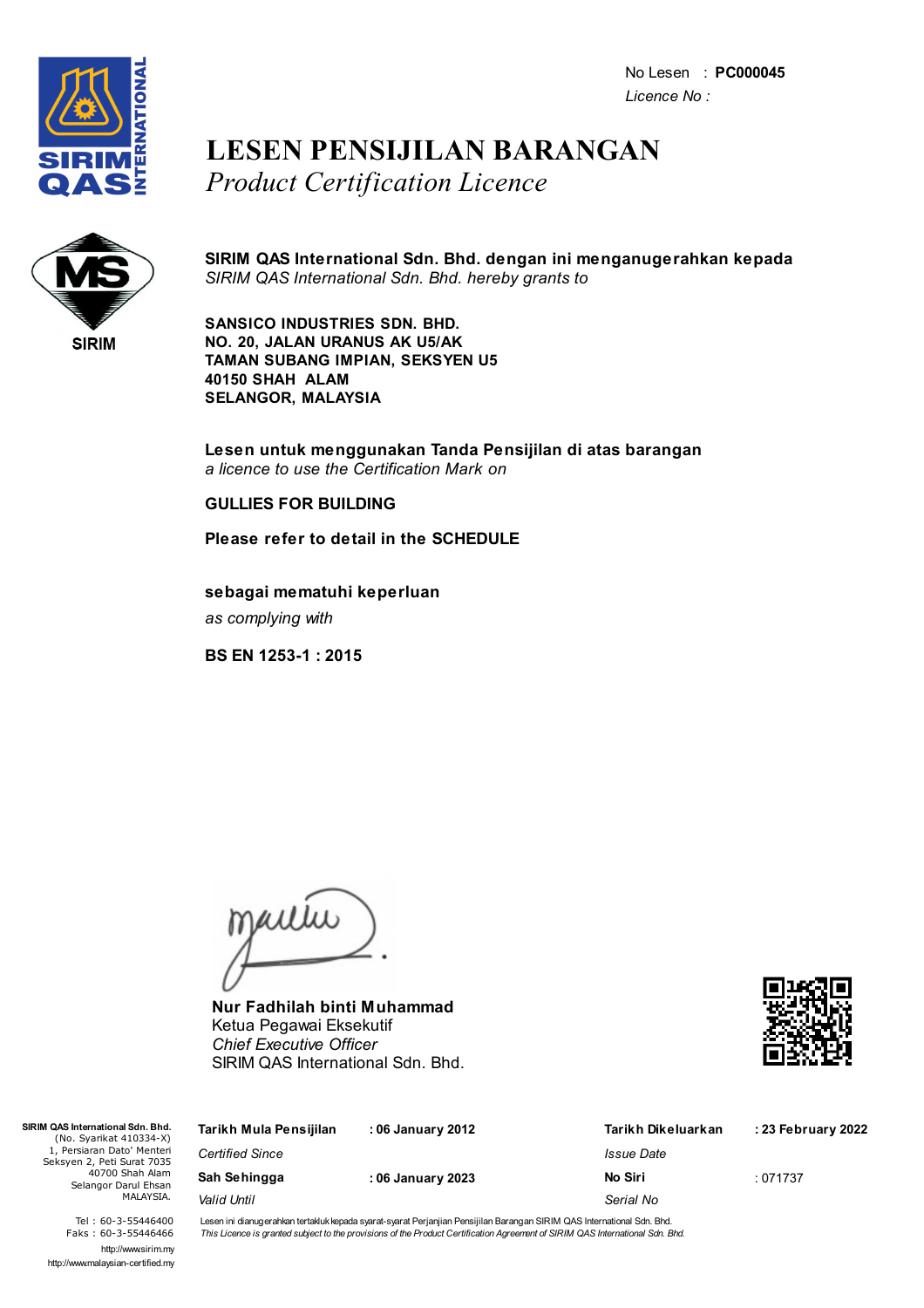

No Lesen : **PC000045** *Licence No :*

# **SCHEDULE**

### **SANSICO INDUSTRIES SDN. BHD.**



| <b>Trade Mark</b><br>Model<br>Rating<br>Type<br>Size | :SANSICO<br>:S1, FLOOR GULLY WITH TRAP CLASS K3<br>:LOADING STRENGTH: K3<br>: FLOOR GULLY WITHOUT SIDE INLET; TYPE 1 THERMAL BEHAVIOUR: CLASS A<br>: NOMINAL SIZE OUTLET (DN/ID): 50 mm;<br>DEPTH OF WATER SEAL: 63 mm        |
|------------------------------------------------------|-------------------------------------------------------------------------------------------------------------------------------------------------------------------------------------------------------------------------------|
| <b>Trade Mark</b><br>Model<br>Rating<br>Type<br>Size | :SANSICO<br>:S2, FLOOR GULLY WITH TRAP CLASS K3<br>:LOADING STRENGTH: K3<br>: FLOOR GULLY WITHOUT SIDE INLET; TYPE 1 THERMAL BEHAVIOUR: CLASS A<br>: NOMINAL SIZE OUTLET (DN/ID): 75 mm;<br>DEPTH OF WATER SEAL: 63 mm        |
| Trade Mark<br>Model<br>Rating<br>Type<br>Size        | :SANSICO<br>:S3, FLOOR GULLY WITH TRAP CLASS K3<br>:LOADING STRENGTH: K 3<br>: FLOOR GULLY WITHOUT SIDE INLET; TYPE 1 THERMAL BEHAVIOUR: CLASS A<br>: NOMINAL SIZE OUTLET (DN/ID): 75 mm;<br>DEPTH OF WATER SEAL: 50.7 mm     |
| Trade Mark<br>Model<br>Rating<br>Type<br>Size        | :SANSICO<br>: SF-TB, FLOOR GULLY WITH TRAP CLASS K3<br>: LOADING STRENGTH: K3<br>: FLOOR GULLY WITHOUT SIDE INLET; TYPE 1 THERMAL BEHAVIOUR: CLASS A<br>: NOMINAL SIZE OUTLET (DN/ID): 50 mm;<br>DEPTH OF WATER SEAL: 50.6 mm |
| Trade Mark<br>Model<br>Rating<br>Type<br>Size        | :SANSICO<br>:S4, FLOOR GULLY WITH TRAP CLASS K3<br>:LOADING STRENGTH: K3<br>: FLOOR GULLY WITHOUT SIDE INLET; TYPE 1 THERMAL BEHAVIOUR: CLASS A<br>: NOMINAL SIZE OUTLET (DN/ID): 75 mm;<br>DEPTH OF WATER SEAL: 50.9 mm      |

| SIRIM QAS International Sdn. Bhd.<br>(No. Syarikat 410334-X)                                                     | Tarikh Mula Pensijilan | : 06 January 2012 | Tarikh Dikeluarkan | : 23 February 2022 |
|------------------------------------------------------------------------------------------------------------------|------------------------|-------------------|--------------------|--------------------|
| 1, Persiaran Dato' Menteri<br>Seksyen 2, Peti Surat 7035<br>40700 Shah Alam<br>Selangor Darul Ehsan<br>MALAYSIA. | <b>Certified Since</b> |                   | Issue Date         |                    |
|                                                                                                                  | Sah Sehingga           | : 06 January 2023 | No Siri            | :071737            |
|                                                                                                                  | Valid Until            |                   | Serial No          |                    |
|                                                                                                                  |                        |                   |                    |                    |

Lesen ini dianugerahkan tertakluk kepada syarat-syarat Perjanjian Pensijilan Barangan SIRIM QAS International Sdn. Bhd.<br>*This Licence is granted subject to the provisions of the Product Certification Agreement of SIRIM QAS* 

http://www.sirim.my http://www.malaysian-certified.my

Tel : 60-3-55446400 Faks : 60-3-55446466